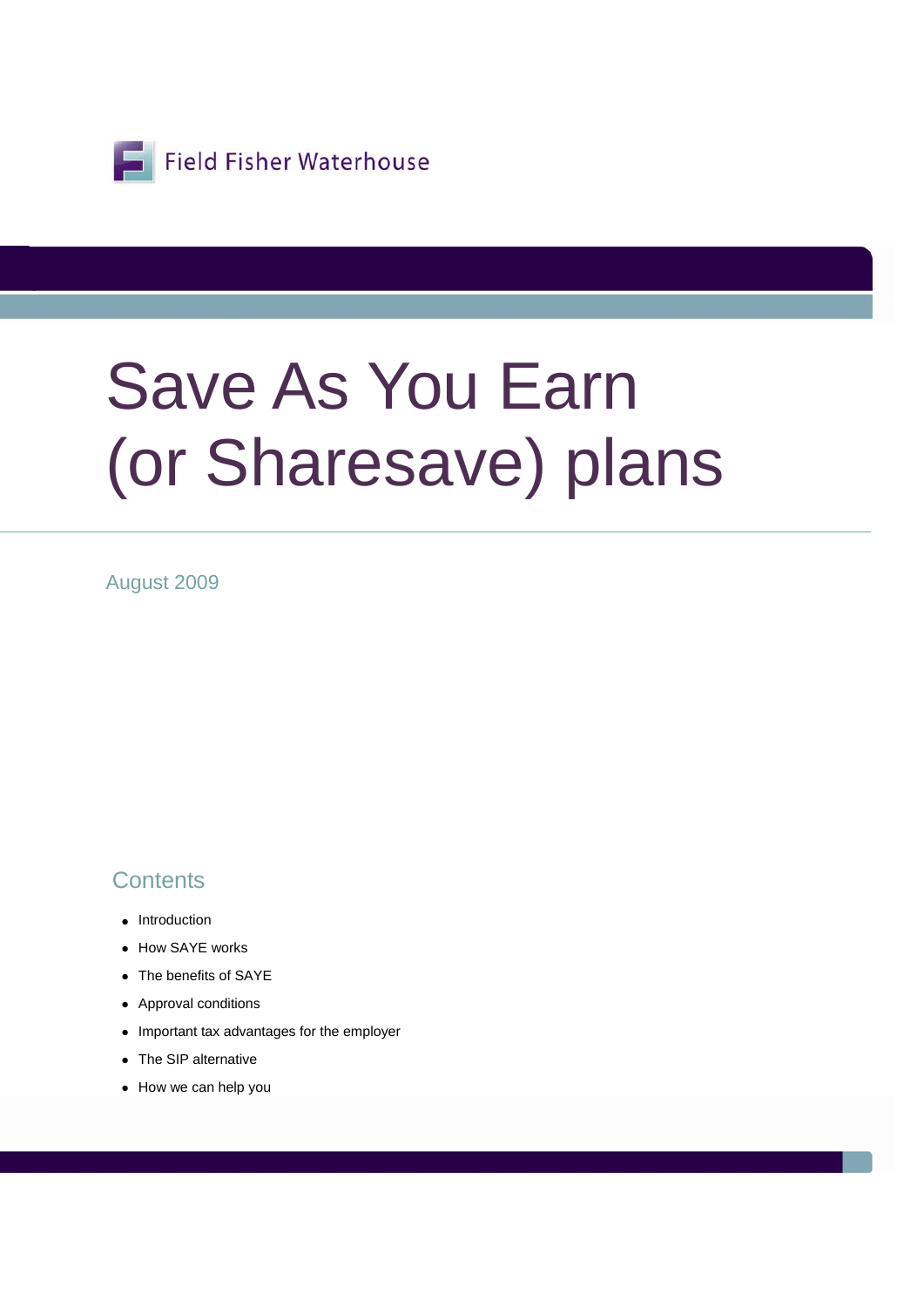### **Introduction**

The HM Revenue & Customs (HMRC) Save As You Earn option plan (SAYE) is a popular and long established method of providing tax efficient share options to employees. SAYE plans are often referred to as "Sharesave" or "Savings related" plans. The main features of SAYE are:

- Companies offer their employees the option to buy shares in the company at a future date.
- All eligible employees must be offered the opportunity to participate in the plan.
- The option may be granted at market value (taken at the date of grant) or at a 20% discount to the market value.
- Employees save between £5 and £250 per month out of taxed pay on a fixed savings contract.
- When the contract matures, employees receive a tax-free bonus (based on a fixed interest rate) and decide at that time whether to use the proceeds to buy the shares or take the cash and the bonus.
- The exercise of the option (in most circumstances) is tax free for employees.
- The SAYE helps solve the employer's national insurance contributions (NICs) problem on exercise of the option.
- Companies of all sizes and whatever their business can establish an SAYE.

#### **BUT**

• Some companies cannot establish an SAYE because of their ownership structure.

## **How SAYE works**

In outline, SAYE works as follows (with reference to typical documentation):

- A company establishes the plan (plan rules) and obtains HMRC approval of it.
- In the case of an unquoted company or one listed on the AIM Market of London Stock Exchange plc, the market value of the plan shares is agreed with HMRC before an option is granted.
- The board invites all eligible employees to participate (letter of invitation).
- The employees who want to be part of the plan

agree to participate (application form).

- The employees are granted options to acquire shares in the company within, usually, a ten year option period (option certificate).
- The employees enter into a savings contract with a savings provider such as a bank or building society. The contract can last three or five years.
- When the savings contract matures the option holders either use the proceeds to exercise their options and acquire shares or allow the options to lapse and take the bonus and the proceeds of the savings in cash (notice of exercise of option). The bonus or interest earned on these savings is tax free.
- Employees who choose a five year contract can decide whether to take the proceeds after the fifth anniversary or leave the savings for another two years to earn an additional bonus.
- Any shares received on exercise of an option belong to the employee absolutely.

# **The benefits of SAYE**

SAYE provides a tax efficient way for employees to acquire shares in their employer. It involves a cost to the participants (the exercise price) but an employee will not exercise the option unless the value of the shares under option at the time of exercise is higher than the exercise price.

If the value of the shares is less than the exercise price at the time the savings contract matures or at the time there is a takeover of the company then employees can simply take the savings they have accumulated from monthly salary deductions and the fixed rate bonus tax free.

In summary the employee does not generally pay income tax or National Insurance Contributions on:

- the grant of options
- the bonus or interest received under the SAYE savings contract
- the benefit from being able to acquire shares at a discount to their market value
- any increase in the market value of the shares from the date the option is granted to when it is exercised.

Capital gains tax may be payable by the employee if shares acquired are later sold for a gain.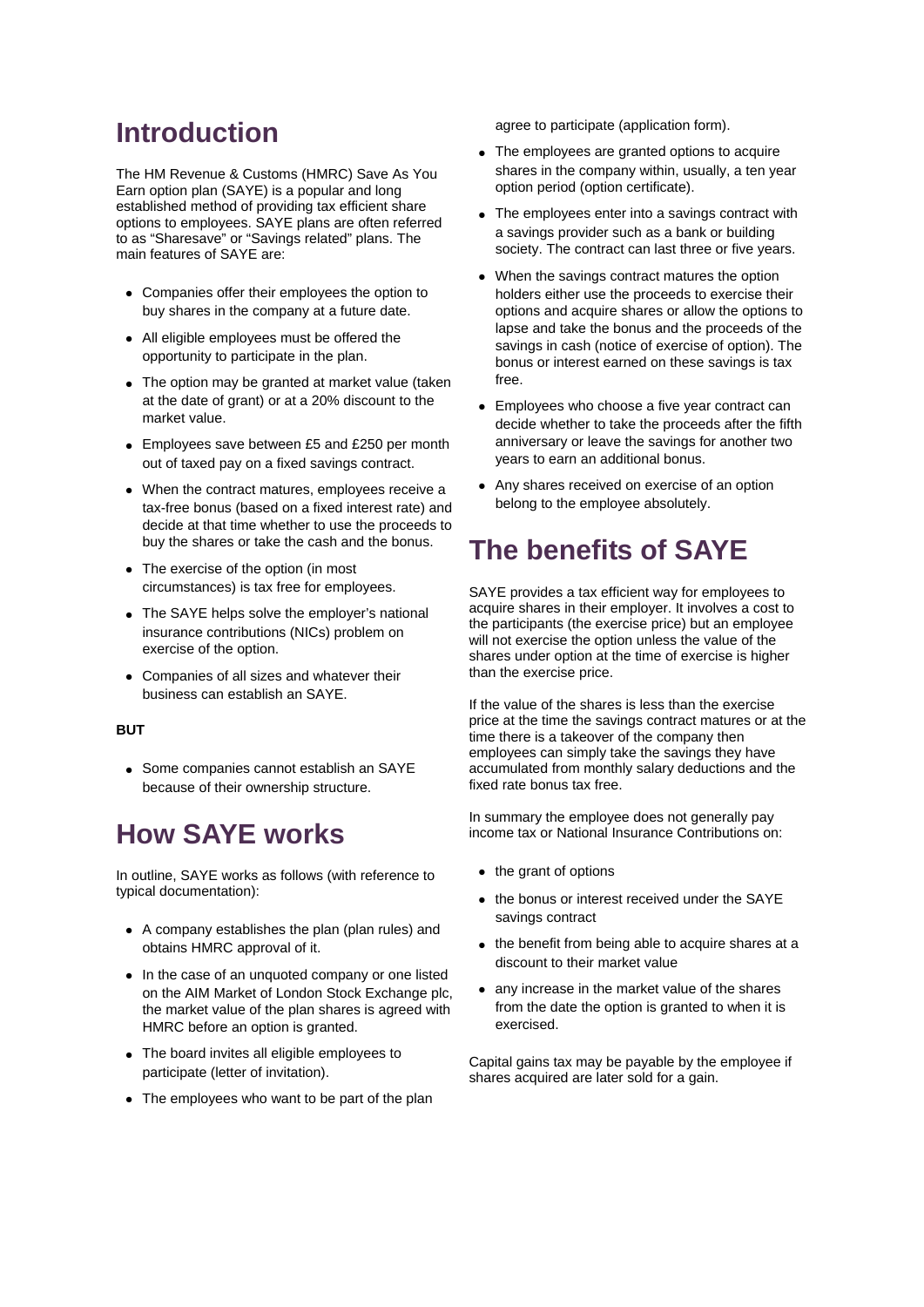# **Approval conditions**

#### **Framework**

The SAYE plan framework is as follows:

- Participation must be available to every eligible person of the company (or participating company if there is a group).
- Eligible persons are those who: (1) are either employees or full-time directors of the company and have been so for a qualifying period of up to five years, and (2) are subject to UK income tax, and (3) do not already own or control a certain level of equity or assets in the company implementing the SAYE plan.
- All employees who take part must do so on similar terms.
- The option exercise price can be equal to or up to twenty per cent **less** than the market value of the company's shares at the time of the grant of the option.
- The option rights must not be transferable (except on death).
- If an option is exercised three years or more after its grant then the exercise is tax free for the participant.

#### **BUT**

• Options exercised within six months of an option holder's employment ending for injury, disability, retirement or redundancy are not taxable regardless of the time period between the grant and exercise of the option.

#### **Plan shares**

The scheme shares have to meet certain qualifying conditions. They must be:

- ordinary shares,
- fully paid up, and non-redeemable,
- in a company which is not controlled by another company (unless, for example, it is a subsidiary of a company listed on the Main Market of London Stock Exchange plc or the New York Stock Exchange), and
- not subject to any restrictions other than restrictions attaching to all shares of the same class or certain employee pre-emption restrictions.

#### **Other conditions**

There are other approval conditions to meet. If there is more than one class of share the scheme shares must satisfy additional conditions. If the company is a close company (generally if it is controlled by less than five persons) then a 25% or more shareholder (including options) cannot participate.

Prior approval of the SAYE plan rules from HMRC is required before options can be granted to eligible employees.

Once an SAYE plan is established changes to key features of it must be approved in advance by the HMRC.

There is an annual return which must be submitted to HMRC by 6 July each year containing details of options granted and exercised in the previous tax year.

### **Important tax advantages for the employer**

As well as tax advantages to participants, there are two very important tax advantages for employers.

1. In the case of an unapproved option, the employing company will usually face an employer's NICs charge when an option is exercised. This charge is currently 12.8% (without limit) of the difference between the exercise price and the market value of the shares acquired *at the time of exercise*. This liability is unquantifiable and is a major concern for many companies.

In contrast, under SAYE there is an exemption from NICs when shares are acquired *even if income tax is payable by the employee (for example because there is a company takeover within three years from the date the option was granted).*

2. A corporation tax deduction is normally (subject to certain conditions) available as a statutory right in respect of the acquisition of shares through SAYE. This is a potentially valuable relief and is available even if the employee pays no income tax on acquisition of the shares (as is generally the case). Further details of this relief are available from the Equity Incentives team.